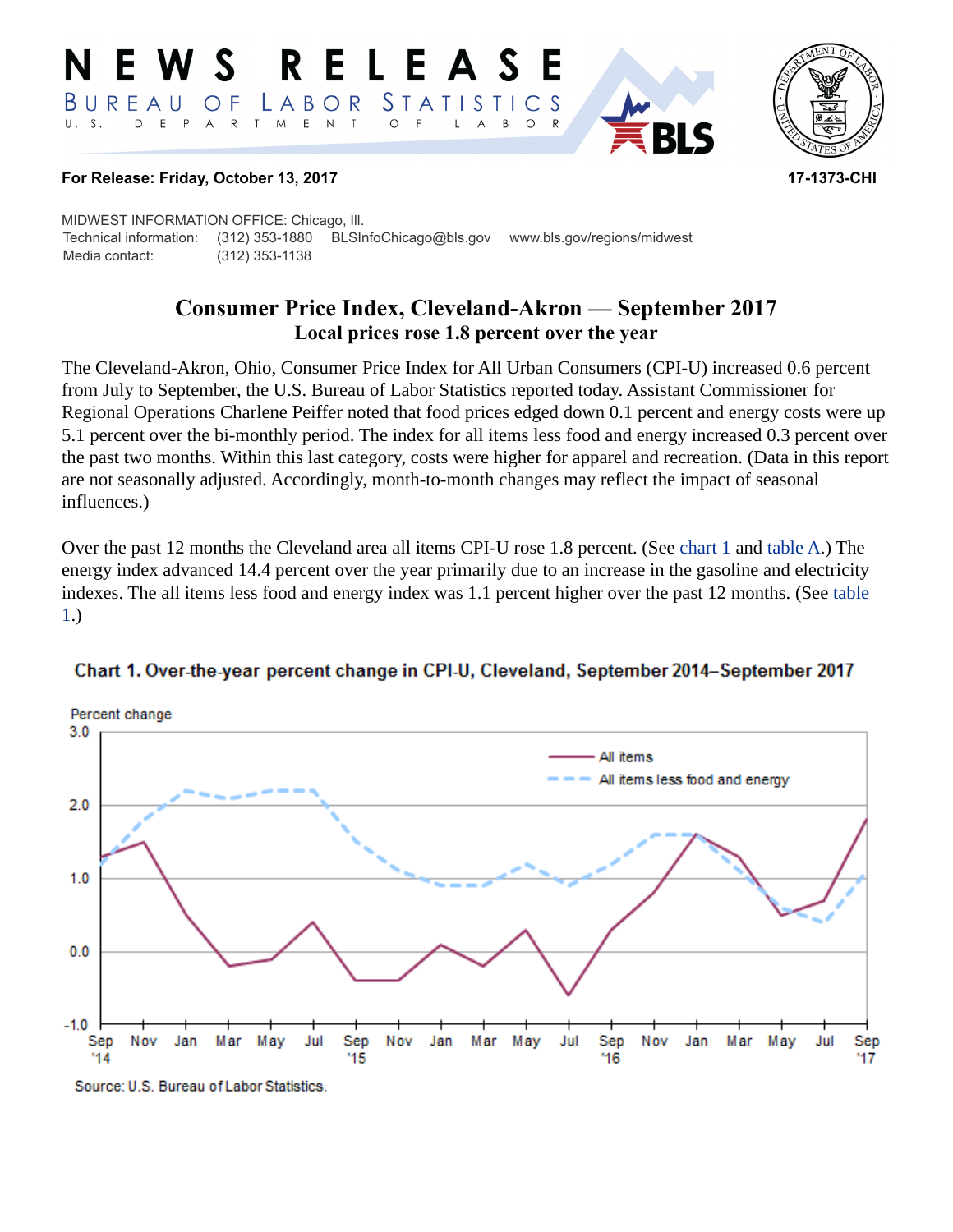## **Food**

Food prices edged down 0.1 percent from July to September. Between the food index's two components, prices for food at home (groceries) were down 0.5 percent, while prices for food away from home (restaurant, cafeteria, and vending purchases) were up 0.5 percent over the recent two-month period.

From September 2016 to September 2017 overall food prices were unchanged. The index for food at home was down 0.9 percent, while the food away from home index rose 1.3 percent compared to September a year ago.

## **Energy**

The energy index increased 5.1 percent from July to September. A 15.7-percent increase in gasoline prices more than offset a 2.9-percent drop in the electricity index and 2.3- percent drop in the utility (piped) gas service index.

Over the year, the energy index increased 14.4 percent. Gasoline prices rose 17.6 percent, the electricity index rose 16.2 percent, and the utility (piped) gas service index rose 3.6 percent compared to the previous September.

#### **All items less food and energy**

The index for all items less food and energy was up 0.3 percent from July to September. Among the index's components, prices were higher for apparel (5.8 percent) and recreation (1.6 percent) over the two-month period.

Over the year, the index for all items less food and energy rose 1.1 percent. An annual increase in the shelter index (2.1 percent) was the major contributing factor over the past 12 months.

| Month                                                                                                                              | 2013    |                 | 2014    |              | 2015    |                 | 2016    |              | 2017    |                 |
|------------------------------------------------------------------------------------------------------------------------------------|---------|-----------------|---------|--------------|---------|-----------------|---------|--------------|---------|-----------------|
|                                                                                                                                    | 2-month | $12 -$<br>month | 2-month | 12-<br>month | 2-month | $12 -$<br>month | 2-month | 12-<br>month | 2-month | $12 -$<br>month |
| ${\color{red} {{\text{January}}}\dots \dots \dots \dots \dots \dots \dots \dots \dots \dots \dots \dots \dots \dots \dots \dots }$ | 0.2     | 1.5             | 0.3     | I . I        | $-0.7$  | 0.5             | $-0.1$  | 0.1          | 0.7     | 1.6             |
|                                                                                                                                    | 0.9     | 1.0             | 1.6     | 1.9          | 0.9     | $-0.2$          | 0.5     | $-0.2$       | 0.3     | 1.3             |
|                                                                                                                                    | 0.4     | 1.5             | 0.2     | 1.7          | 0.4     | $-0.1$          | 0.9     | 0.3          | 0.1     | 0.5             |
|                                                                                                                                    | 0.7     | 2.2             | 0.5     | 1.4          | 0.9     | 0.4             | 0.0     | $-0.6$       | 0.2     | 0.7             |
|                                                                                                                                    | $-0.4$  | 0.7             | $-0.5$  | 1.3          | $-1.4$  | $-0.4$          | $-0.5$  | 0.3          | 0.6     | 1.8             |
|                                                                                                                                    | $-0.7$  | 1.0             | $-0.6$  | 1.5          | $-0.5$  | $-0.4$          | $-0.1$  | 0.8          |         |                 |

#### <span id="page-1-0"></span>**Table A. Cleveland CPI-U 2-month and 12-month percent changes, all items index, not seasonally adjusted**

#### **The November 2017 Consumer Price Index for Cleveland is scheduled to be released on Wednesday, December 13, 2017.**

## **Consumer Price Index Geographic Revision for 2018**

In January 2018, BLS will introduce a new geographic area sample for the Consumer Price Index (CPI). As part of the new sample, the index for this area will be discontinued. Additional information on the geographic revision is available at: [www.bls.gov/cpi/additional-resources/geographic-revision-2018.htm](https://www.bls.gov/cpi/additional-resources/geographic-revision-2018.htm).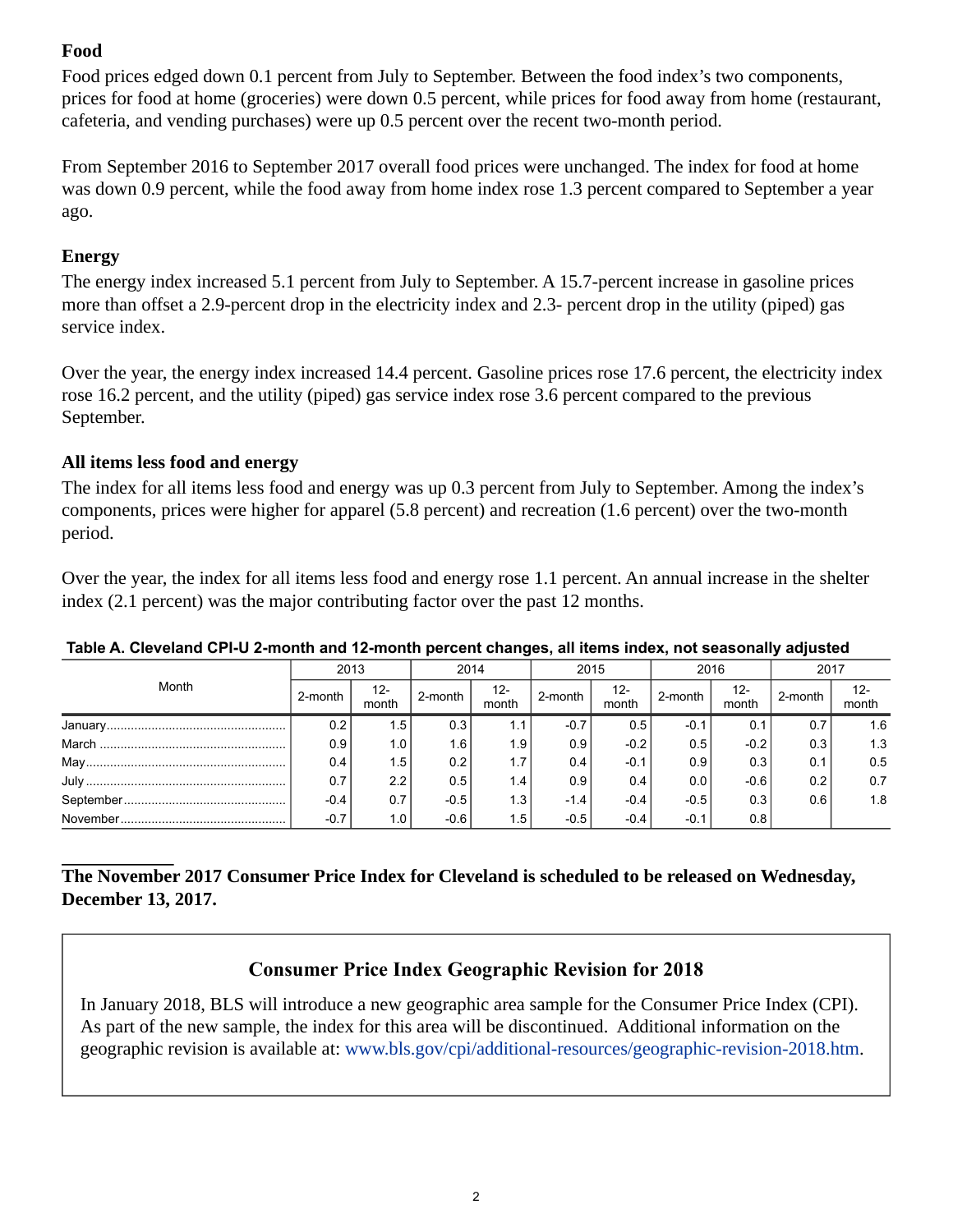## **Technical Note**

The Consumer Price Index (CPI) is a measure of the average change in prices over time in a fixed market basket of goods and services. The Bureau of Labor Statistics publishes CPIs for two population groups: (1) a CPI for All Urban Consumers (CPI-U) which covers approximately 89 percent of the total population and (2) a CPI for Urban Wage Earners and Clerical Workers (CPI-W) which covers 28 percent of the total population. The CPI-U includes, in addition to wage earners and clerical workers, groups such as professional, managerial, and technical workers, the self-employed, short-term workers, the unemployed, and retirees and others not in the labor force.

The CPI is based on prices of food, clothing, shelter, and fuels, transportation fares, charges for doctors' and dentists' services, drugs, and the other goods and services that people buy for day-to-day living. Each month, prices are collected in 87 urban areas across the country from about 6,000 housing units and approximately 24,000 retail establishments--department stores, supermarkets, hospitals, filling stations, and other types of stores and service establishments. All taxes directly associated with the purchase and use of items are included in the index.

The index measures price changes from a designated reference date (1982-84) that equals 100.0. An increase of 16.5 percent, for example, is shown as 116.5. This change can also be expressed in dollars as follows: the price of a base period "market basket" of goods and services in the CPI has risen from \$10 in 1982-84 to \$11.65. For further details see the CPI home page on the Internet at [www.bls.gov/cpi](https://www.bls.gov/cpi) and the BLS Handbook of Methods, Chapter 17, The Consumer Price Index, available on the Internet at [www.bls.gov/opub/hom/pdf/](https://www.bls.gov/opub/hom/pdf/homch17.pdf) [homch17.pdf](https://www.bls.gov/opub/hom/pdf/homch17.pdf).

In calculating the index, price changes for the various items in each location are averaged together with weights that represent their importance in the spending of the appropriate population group. Local data are then combined to obtain a U.S. city average. Because the sample size of a local area is smaller, the local area index is subject to substantially more sampling and other measurement error than the national index. In addition, local indexes are not adjusted for seasonal influences. As a result, local area indexes show greater volatility than the national index, although their long-term trends are quite similar. **Note: Area indexes do not measure differences in the level of prices between cities; they only measure the average change in prices for each area since the base period.**

The **Cleveland-Akron, Ohio** consolidated area covered in this release is comprised of Ashtabula, Cuyahoga, Geauga, Lake, Lorain, Medina, Portage, and Summit Counties in Ohio.

Information in this release will be made available to sensory impaired individuals upon request. Voice phone: (202) 691-5200; Federal Relay Service: (800) 877-8339.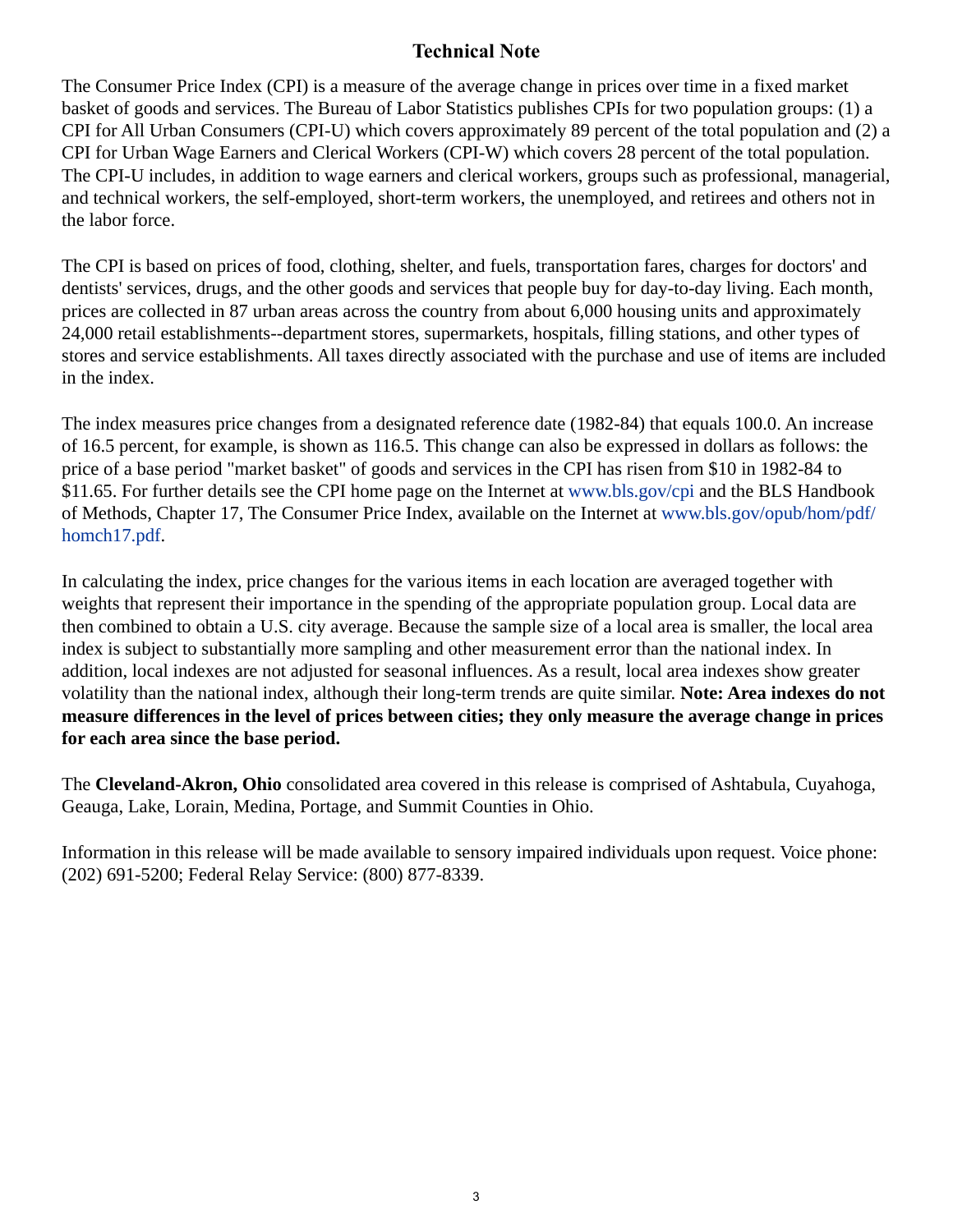#### <span id="page-3-0"></span>**Table 1. Consumer Price Index for All Urban Consumers (CPI-U): Indexes and percent changes for selected periods Cleveland-Akron, OH (1982-84=100 unless otherwise noted)**

| Item and Group                          |              | Indexes      |              | Percent change from- |              |              |  |
|-----------------------------------------|--------------|--------------|--------------|----------------------|--------------|--------------|--|
|                                         | Jul.<br>2017 | Aug.<br>2017 | Sep.<br>2017 | Sep.<br>2016         | Jul.<br>2017 | Aug.<br>2017 |  |
| <b>Expenditure category</b>             |              |              |              |                      |              |              |  |
|                                         | 223.529      |              | 224.879      | 1.8                  | 0.6          |              |  |
|                                         | 716.291      |              | 720.619      |                      |              |              |  |
|                                         | 250.098      |              | 250.121      | 0.2                  | 0.0          |              |  |
|                                         | 254.521      |              | 254.365      | 0.0                  | -0.1         |              |  |
|                                         | 241.394      | 240.209      | 240.299      | $-0.9$               | -0.5         | 0.0          |  |
|                                         | 278.421      |              | 279.830      | 1.3                  | 0.5          |              |  |
|                                         | 199.057      |              | 200.707      | 2.7                  | 0.8          |              |  |
|                                         | 212.245      |              | 211.652      | 2.9                  | -0.3         |              |  |
|                                         | 247.211      | 245.753      | 246.770      | 2.1                  | $-0.2$       | 0.4          |  |
|                                         | 244.226      | 244.918      | 245.513      | 2.8                  | 0.5          | 0.2          |  |
| Owners' equiv. rent of residences(1)(2) | 240.443      | 240.751      | 241.101      | 2.4                  | 0.3          | 0.1          |  |
| Owners' equiv. rent of primary          | 240.443      | 240.751      | 241.101      | 2.4                  | 0.3          | 0.1          |  |
|                                         | 203.366      |              | 199.971      | 10.4                 | $-1.7$       |              |  |
|                                         | 167.113      | 166.456      | 162.796      | 11.8                 | $-2.6$       | $-2.2$       |  |
|                                         | 165.462      | 164.732      | 160.998      | 11.6                 | -2.7         | $-2.3$       |  |
|                                         | 185.683      | 185.432      | 180.344      | 16.2                 | $-2.9$       | $-2.7$       |  |
| Utility (piped) gas service(1)          | 121.303      | 120.036      | 118.457      | 3.6                  | -2.3         | $-1.3$       |  |
| Household furnishings and operations    | 115.588      |              | 116.516      | 0.3                  | 0.8          |              |  |
|                                         | 131.874      |              | 139.541      | 2.7                  | 5.8          |              |  |
|                                         | 188.780      |              | 194.106      | 3.5                  | 2.8          |              |  |
|                                         | 188.864      |              | 194.703      | 3.7                  | 3.1          |              |  |
|                                         | 219.895      | 236.223      | 254.295      | 17.6                 | 15.6         | 7.7          |  |
|                                         | 217.510      | 233.692      | 251.603      | 17.6                 | 15.7         | 7.7          |  |
| Gasoline, unleaded regular(3)           | 204.789      | 219.967      | 236.996      | 17.8                 | 15.7         | 7.7          |  |
| Gasoline, unleaded midgrade(3)(4)       | 231.526      | 251.082      | 269.702      | 16.4                 | 16.5         | 7.4          |  |
| Gasoline, unleaded premium(3)           | 239.781      | 256.621      | 274.197      | 15.6                 | 14.4         | 6.8          |  |
|                                         | 444.357      |              | 441.056      | 0.6                  | $-0.7$       |              |  |
|                                         | 118.496      |              | 120.431      | 1.4                  | 1.6          |              |  |
| Education and communication(5)          | 123.079      |              | 123.893      | $-1.9$               | 0.7          |              |  |
|                                         | 414.440      |              | 414.182      | $-1.6$               | $-0.1$       |              |  |
| <b>Commodity and service group</b>      |              |              |              |                      |              |              |  |
|                                         | 223.529      |              | 224.879      | 1.8                  | 0.6          |              |  |
|                                         | 186.140      |              | 188.761      | 0.4                  | 1.4          |              |  |
| Commodities less food & beverages       | 154.042      |              | 157.917      | 0.6                  | 2.5          |              |  |
| Nondurables less food & beverages       | 200.816      |              | 210.355      | 3.1                  | 4.8          |              |  |
|                                         | 104.521      |              | 103.913      | $-2.9$               | -0.6         |              |  |
|                                         | 261.171      |              | 261.346      | 2.7                  | 0.1          |              |  |
| Special aggregate indexes               |              |              |              |                      |              |              |  |
|                                         | 213.388      |              | 214.957      | 1.9                  | 0.7          |              |  |
|                                         | 216.355      |              | 218.364      | 1.6                  | 0.9          |              |  |
|                                         | 155.856      |              | 159.621      | 0.7                  | 2.4          |              |  |
|                                         | 225.546      |              | 230.093      | 1.5                  | 2.0          |              |  |
|                                         | 200.373      |              | 209.125      | 3.1                  | 4.4          |              |  |
|                                         | 281.732      |              | 282.513      | 3.3                  | 0.3          |              |  |
| Services less medical care services     | 248.304      |              | 248.515      | 2.9                  | 0.1          |              |  |
|                                         | 188.365      | 193.793      | 197.881      | 14.4                 | 5.1          | 2.1          |  |
|                                         | 229.069      |              | 229.678      | 0.9                  | 0.3          |              |  |
| All items less food and energy          | 224.834      |              | 225.589      | 1.1                  | 0.3          |              |  |